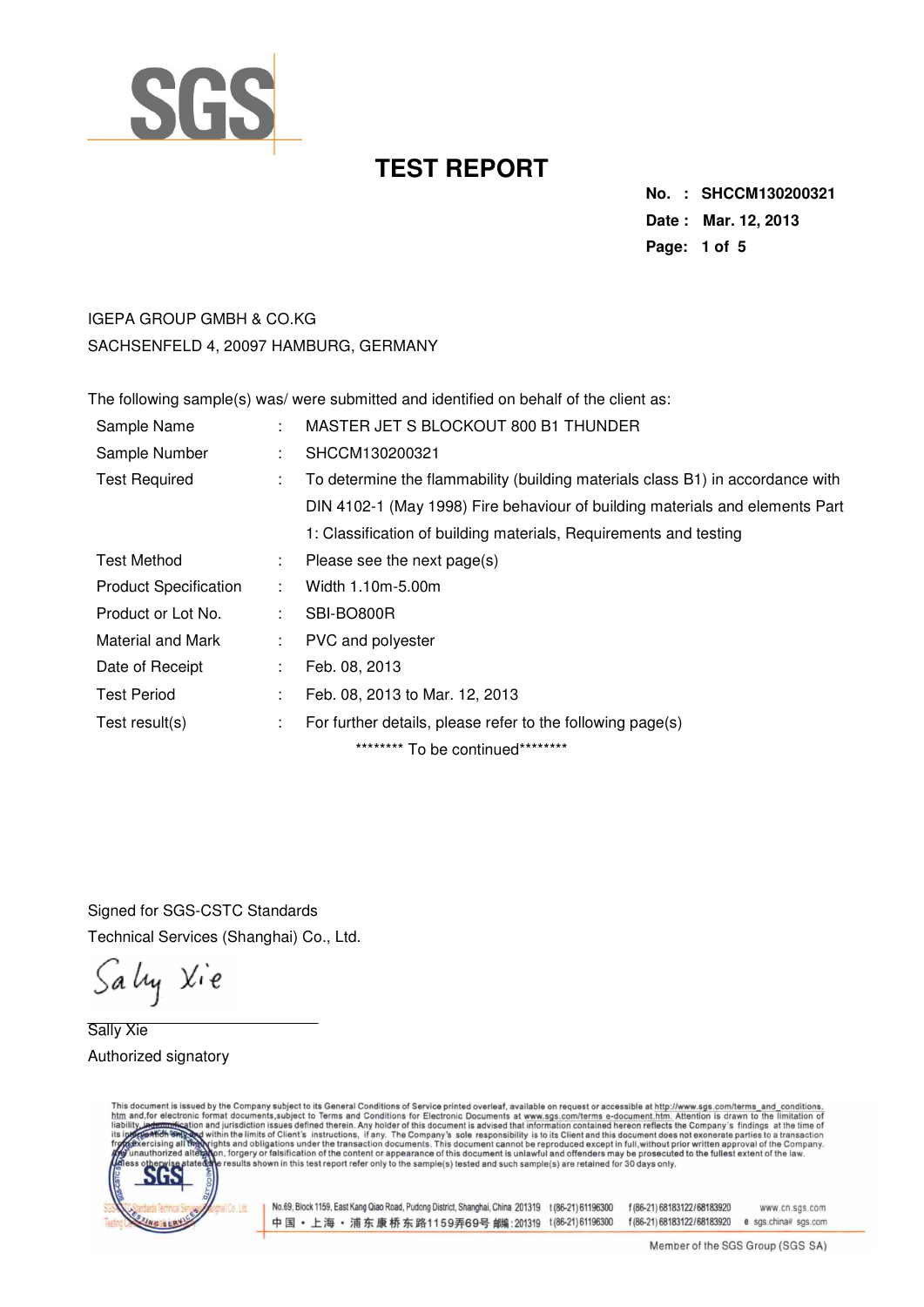

**No. : SHCCM130200321 Date : Mar. 12, 2013 Page: 2 of 5** 

#### I. Test conducted

This test was conducted as per DIN 4102-15:1990 DIN 4102-16:1998 and DIN 4102-1:1998 Clause 6.2. Classification in according to DIN 4102-1 (May 1998) Clause 6.1-Class B1 materials

#### II. Sample details

| Color / Density | White / $828g/m^2$                             |
|-----------------|------------------------------------------------|
| Size of sample  | 1000 mm $\times$ 190 mm, 230 mm $\times$ 90 mm |

#### **Conditioning**

Prior to testing, the sample was conditioned at least 14 days to constant mass at a temperature of 23  $\pm$  2 °C, and a relative humidity of  $50 \pm 6$  %.

- III. Test results
- 1) "Brandschacht" Test according to DIN 4102-15 &16

#### Exposed surface: The Front Face

| Results of "Brandschacht" Test (part 1) |                                                          |       |                     |   |   |   |  |  |
|-----------------------------------------|----------------------------------------------------------|-------|---------------------|---|---|---|--|--|
| Line                                    |                                                          |       | Test assemblies No. |   |   |   |  |  |
| No.                                     |                                                          | Unit  | A                   | B | C | D |  |  |
|                                         | Specimen fixings according to DIN 4102 part<br>15, table |       |                     |   |   |   |  |  |
| $\overline{2}$                          | Max. flame height above lower sample edge;               | cm    | 40                  |   |   |   |  |  |
| 3                                       | Time $1$                                                 | min:s | 0:23                |   |   |   |  |  |
|                                         | Melting/burning through                                  |       |                     |   |   |   |  |  |
| 4                                       | Time $1)$                                                | min:s | 0:14                |   |   |   |  |  |
|                                         | <b>Back of specimen</b>                                  |       |                     |   |   |   |  |  |
| 5                                       | Flaming/glowing, Time <sup>1)</sup>                      | min:s | 0:14                |   |   |   |  |  |
| 6                                       | Discolouring, Time <sup>1)</sup>                         | min:s | 0:13                |   |   |   |  |  |
|                                         | <b>Burning droplets</b>                                  |       | NO.                 |   |   |   |  |  |
| 7                                       | Begin $1$                                                | min:s |                     |   |   |   |  |  |
|                                         | Amount                                                   |       |                     |   |   |   |  |  |
| 8                                       | Specimen material falling off in separate<br>droplets    |       |                     |   |   |   |  |  |
| 9                                       | Specimen material falling off continuously               |       |                     |   |   |   |  |  |

\*\*\*\*\*\*\*\*\* To be continued\*\*\*\*\*\*\*\*\*

s document is issued by the Company subject to its General Conditions of Service printed overleaf, available on request or accessible at http://www.sgs.com/terms\_and\_conditions.<br>il and for electronic format documents,subje



No.69, Block 1159, East Kang Qiao Road, Pudong District, Shanghai, China 201319 t (86-21) 61196300 f (86-21) 68183122/68183920 中国·上海·浦东康桥东路1159弄69号 邮编:201319 t(86-21)61196300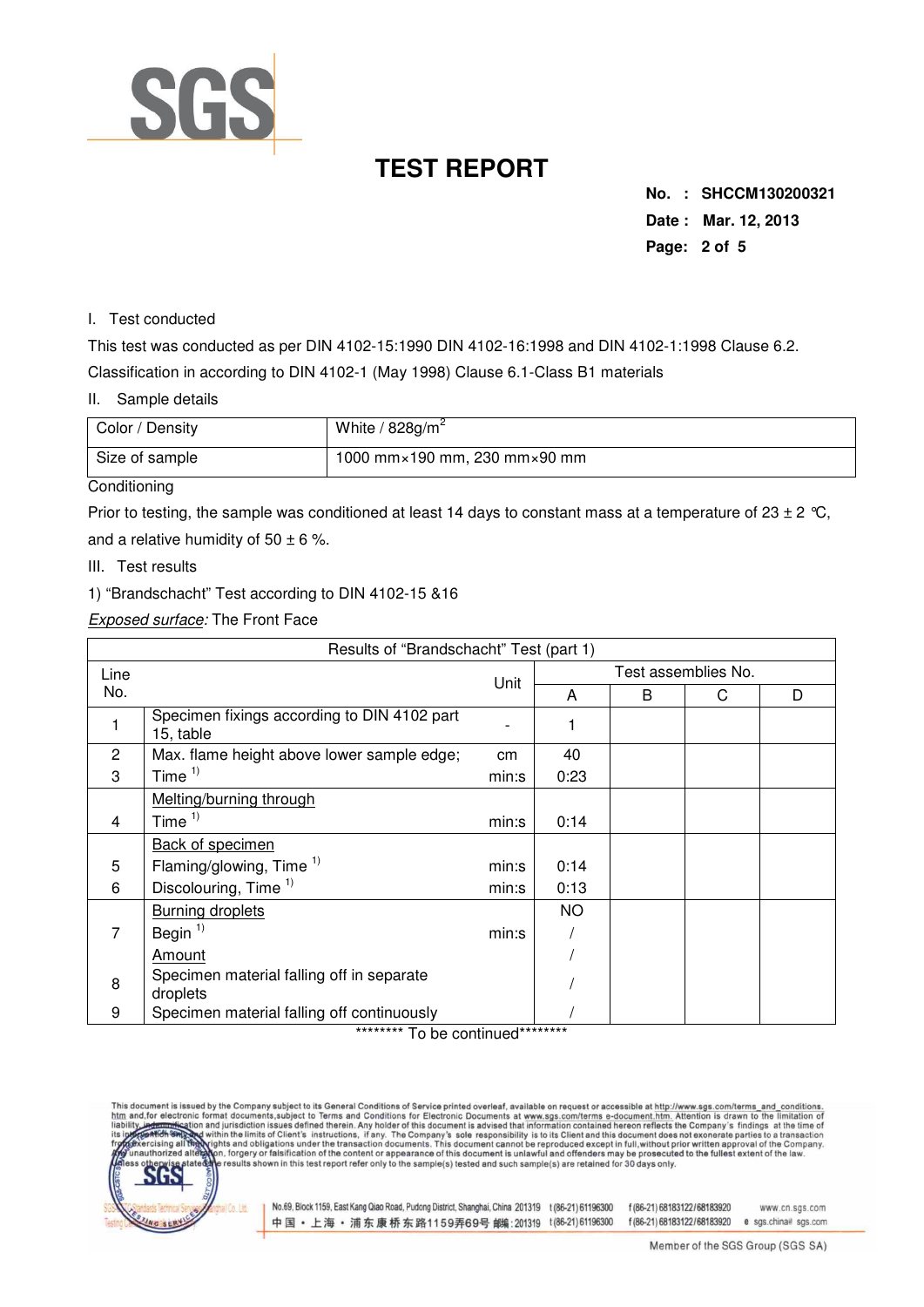

**No. : SHCCM130200321 Date : Mar. 12, 2013 Page: 3 of 5** 

| Results of "Brandschacht" Test (part 2) |                                                         |       |                 |                     |                       |   |  |  |  |
|-----------------------------------------|---------------------------------------------------------|-------|-----------------|---------------------|-----------------------|---|--|--|--|
| Line                                    | Unit                                                    |       |                 | Test assemblies No. |                       |   |  |  |  |
| No.                                     |                                                         |       | A               | $\overline{B}$      | $\overline{\text{C}}$ | D |  |  |  |
|                                         | <b>Burning parts</b>                                    |       | $\overline{NO}$ |                     |                       |   |  |  |  |
| 10                                      | Begin $1)$                                              | min:s |                 |                     |                       |   |  |  |  |
| 11                                      | Parts of sample falling off separately                  |       | /               |                     |                       |   |  |  |  |
| 12                                      | Parts of sample falling off continuously                |       | $\prime$        |                     |                       |   |  |  |  |
| 13                                      | Duration of continued combustion on mesh                | min:s | <b>NO</b>       |                     |                       |   |  |  |  |
|                                         | base (max.)                                             |       |                 |                     |                       |   |  |  |  |
|                                         | Burner flame impairment by dripping/falling             |       | <b>NO</b>       |                     |                       |   |  |  |  |
|                                         | material                                                |       |                 |                     |                       |   |  |  |  |
| 14                                      | Time $1)$                                               | min:s |                 |                     |                       |   |  |  |  |
|                                         | Premature ending of test                                |       |                 |                     |                       |   |  |  |  |
| 15                                      | End of burning at specimen <sup>1)</sup>                | min:s |                 |                     |                       |   |  |  |  |
| 16                                      | Time when test terminated (if applicable) <sup>1)</sup> | min:s |                 |                     |                       |   |  |  |  |
|                                         | Burning after end of test                               |       | N <sub>O</sub>  |                     |                       |   |  |  |  |
| 17                                      | Duration                                                | min:s |                 |                     |                       |   |  |  |  |
| 18                                      | Number of specimens                                     |       |                 |                     |                       |   |  |  |  |
| 19                                      | Front of specimen                                       |       |                 |                     |                       |   |  |  |  |
| 20                                      | Back of specimen                                        |       |                 |                     |                       |   |  |  |  |
| 21                                      | Height of flame                                         | cm    |                 |                     |                       |   |  |  |  |
|                                         | Glowing after end of test                               |       | <b>NO</b>       |                     |                       |   |  |  |  |
| 22                                      | Duration                                                | min:s |                 |                     |                       |   |  |  |  |
| 23                                      | Number of specimens                                     |       |                 |                     |                       |   |  |  |  |
| 24                                      | Front of specimen                                       |       |                 |                     |                       |   |  |  |  |
| 25                                      | Back of specimen                                        |       |                 |                     |                       |   |  |  |  |
| 26                                      | Top half of specimen                                    |       |                 |                     |                       |   |  |  |  |
| 27                                      | Bottom half of specimen                                 |       |                 |                     |                       |   |  |  |  |

\*\*\*\*\*\*\*\*\* To be continued\*\*\*\*\*\*\*\*\*

This document is issued by the Company subject to its General Conditions of Service printed overleaf, available on request or accessible at http://www.sgs.com/terms\_and\_conditions.<br>htm\_and,for electronic format documents,s



No.69, Block 1159, East Kang Qiao Road, Pudong District, Shanghai, China 201319 t (86-21) 61196300 f (86-21) 68183122/68183920 中国·上海·浦东康桥东路1159弄69号 邮(201319 t(86-21)61196300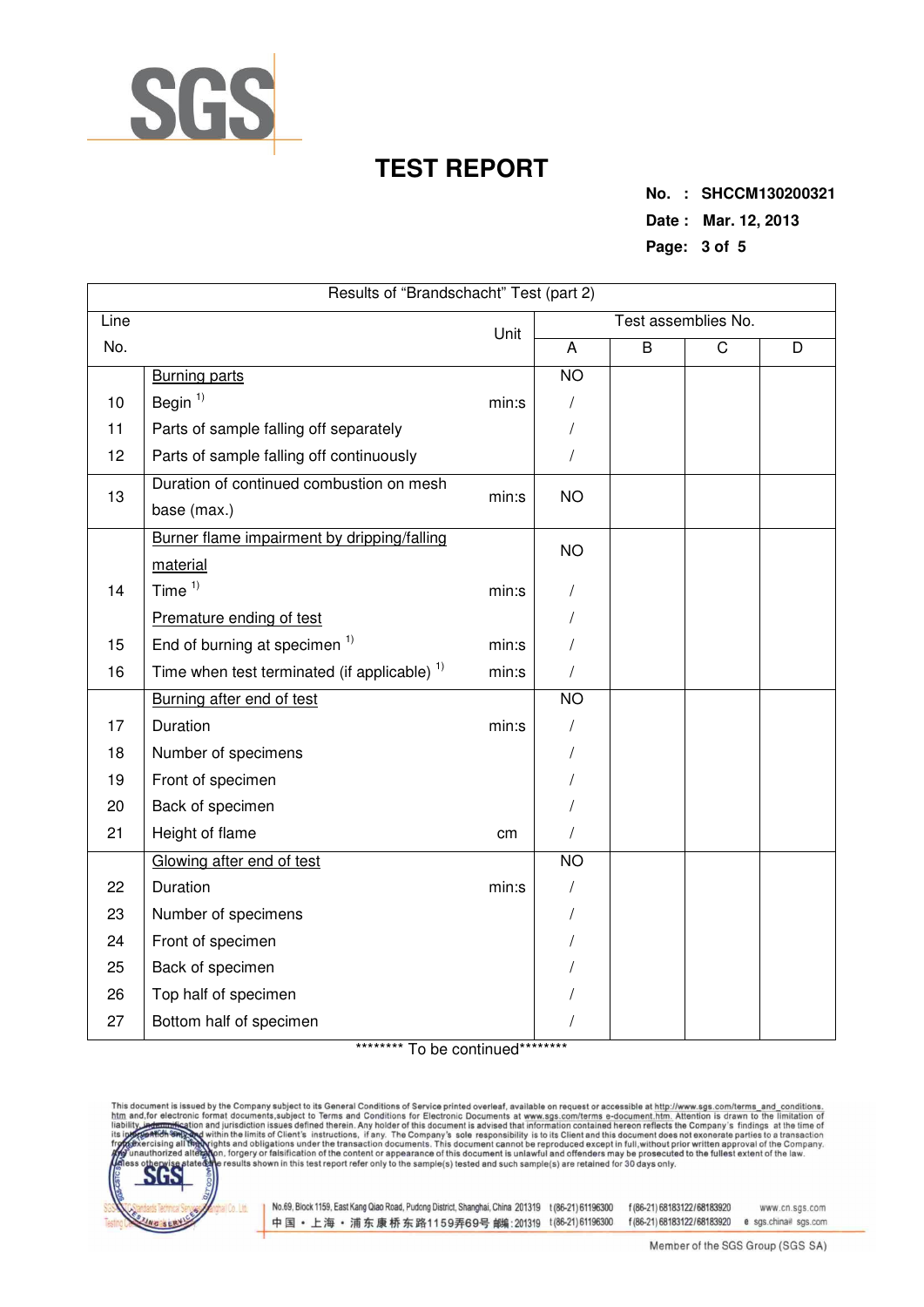

**No. : SHCCM130200321 Date : Mar. 12, 2013 Page: 4 of 5** 

| Results of "Brandschacht" Test (part 3) |                                     |      |                     |    |   |  |   |   |
|-----------------------------------------|-------------------------------------|------|---------------------|----|---|--|---|---|
| Line                                    |                                     | Unit | Test assemblies No. |    |   |  |   |   |
| No.                                     |                                     |      | A                   |    | B |  | С | D |
|                                         | Residual length                     |      |                     |    |   |  |   |   |
| 28                                      | Single results                      | сm   | 63                  | 64 |   |  |   |   |
|                                         |                                     |      | 65                  | 64 |   |  |   |   |
| 29                                      | Average of the single results<br>сm |      |                     | 64 |   |  |   |   |
|                                         | Smoke temperature                   |      |                     |    |   |  |   |   |
| 30                                      | Max. of average                     |      | 120                 |    |   |  |   |   |
| 31                                      | Time $1$                            |      | 10:00               |    |   |  |   |   |

Note: <sup>1)</sup> time from start of testing

2) Normal Flammability Test according to DIN 4102-1 Clause 6.2

Flame application:  $[\sqrt{}]$  bottom edge ignition,  $[$  ] surface ignition

| Specimen No.                                     |        | 2  | 3  | 4  | 5  |  |  |
|--------------------------------------------------|--------|----|----|----|----|--|--|
| Reaching the measuring mark within 20<br>seconds | No     | No | No | No | No |  |  |
| Self extinguishing of the flame (s)              | 15     | 15 | 15 | 15 | 15 |  |  |
| Max. flame height (cm)                           | 7      | 8  | 7  | 6  | ⇁  |  |  |
| End of afterflaming (s)                          | 15     | 15 | 15 | 15 | 15 |  |  |
| End of afterglowing (s)                          | 15     | 15 | 15 | 15 | 15 |  |  |
| Molten dripping                                  | No     | No | No | No | No |  |  |
| Smoke developments (visual impression)           | Slight |    |    |    |    |  |  |

All timings are from start of testing

\*\*\*\*\*\*\*\*\* To be continued\*\*\*\*\*\*\*\*\*

and, for electronic format documents, subject to its General Conditions of Service printed overleaf, available on request or accessible at http://www.sgs.com/terms\_and\_conditions.<br>and, for electronic format documents, subj liabili



No.69, Block 1159, East Kang Qiao Road, Pudong District, Shanghai, China 201319 t (86-21) 61196300 f (86-21) 68183122/68183920 中国·上海·浦东康桥东路1159弄69号 邮编:201319 t(86-21)61196300